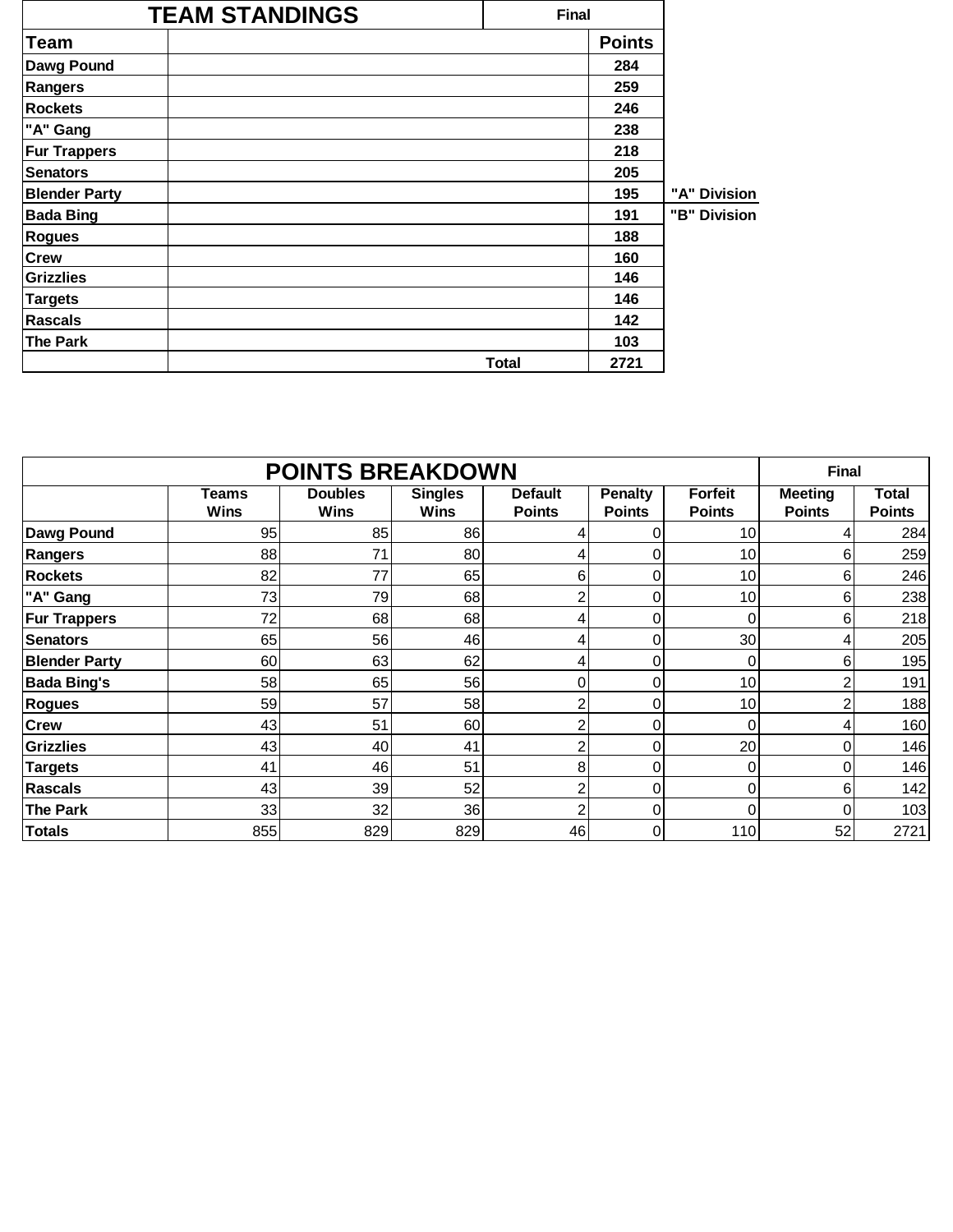## Welland & District Open Dart Teague

Established 1988

## Tournament Results 2010-2011

| <b>Event</b>                      | <b>Winner</b>                                            | <b>Runner Up</b>                                                              |
|-----------------------------------|----------------------------------------------------------|-------------------------------------------------------------------------------|
| <b>Memorial</b>                   | Ben Barnes, Ron Warnock, Darryl DeVilliers Schut         | Greg Terry, Mike Murray, Gibby Gibson                                         |
| <b>Jimmy Russell Team Select</b>  | Doris St Amour, Kevin Csordas, Gibby Gibson              | Elsie Bell, Jim Little, Ben Barnes                                            |
| <b>Sweetheart Mixed Doubles</b>   | Marianne Taylor, Donal MacKinnon                         | Sue Matthews, Doug Hamilton                                                   |
| Team Playoffs - "A" Division      | Senators - Don Portanova, Gary DiMarco                   | Rangers - Aaron Bell, Jody Cowell, Gilles Mercier                             |
|                                   | Betty Cohoe, Louise Brown, Ray Brown<br>Dave Roberts     | Jessica Beck, Henri Loisel, Rene St Amour                                     |
| Team Playoffs - "B" Division      | Rogues - Remi Riel, Sandra Muise, Rachel Riel            | <b>Bada Bing - Heather Cowell, Connie Adams</b>                               |
|                                   | Maddy Gagnon, Willie Muirhead, Nick Nault<br>John Murray | Darryl DeVilliers Schut, John Adams, Kayla Adams<br>Lloyd Brogan, Tania Wedge |
|                                   |                                                          |                                                                               |
| High / Low Doubles - "A" Division | Al Lobbezoo, Donal MacKinnon                             | Lucy Gauthier, Ron Warnock                                                    |
| High / Low Doubles - "B" Division | Natalie Tamulynas, Chip Barrow                           | Donna Hewitt, Keiven O'Neill                                                  |
| Singles - "A" Ladies              | Connie Adams                                             | Jessica Beck                                                                  |
| Singles - "A" Men                 | Donal MacKinnon                                          | <b>Ron Warnock</b>                                                            |
| Singles - "B" Ladies              | Doris St Amour                                           | <b>Elsie Bell</b>                                                             |
| Singles - "B" Men                 | Rene St Amour                                            | <b>Clive Benton</b>                                                           |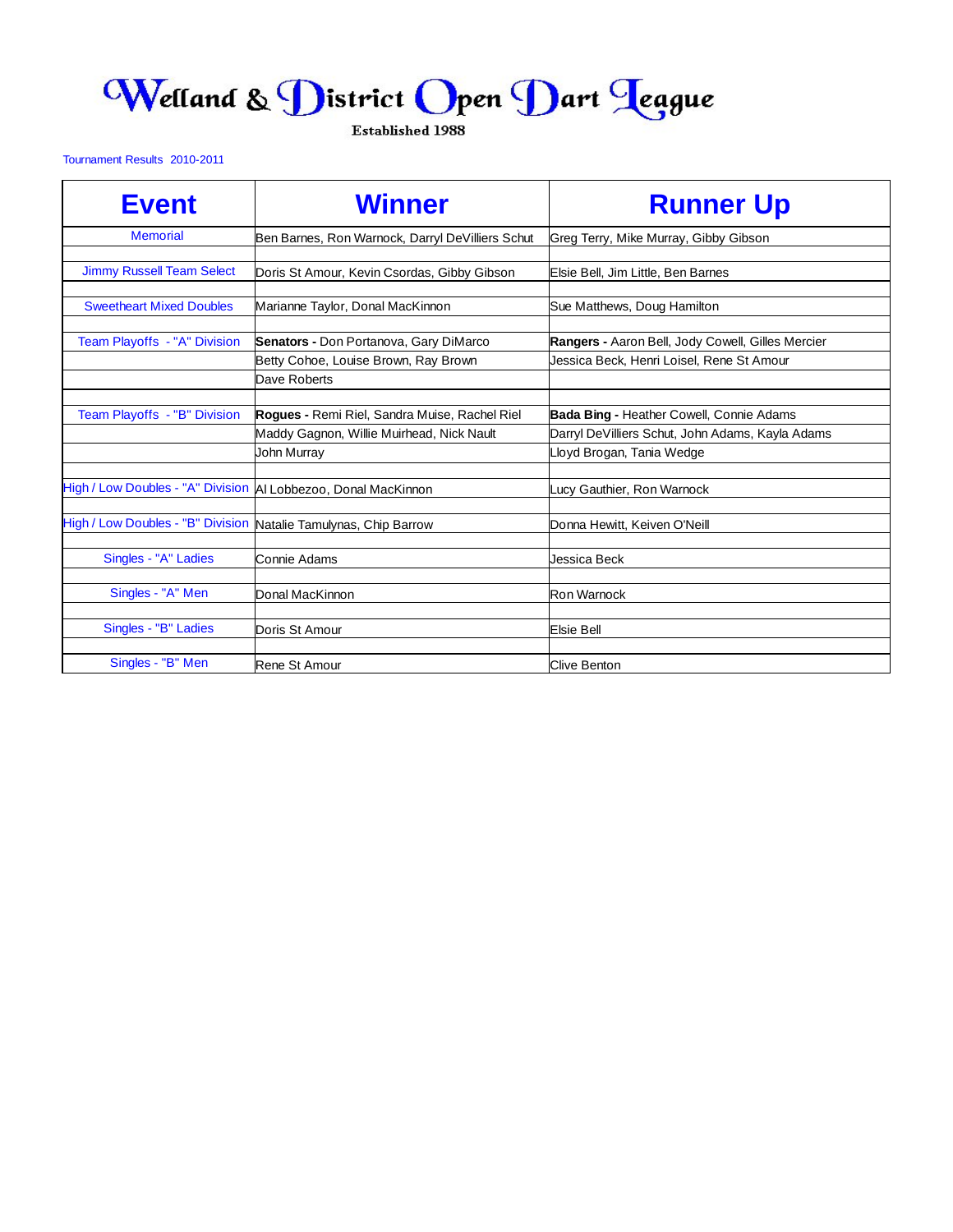|                |                      |                |                |                |                         |                         |                 |                | <b>WEEKLY POINTS</b> |                |                 |                 |                  |                |                |                         | Final          |                  |
|----------------|----------------------|----------------|----------------|----------------|-------------------------|-------------------------|-----------------|----------------|----------------------|----------------|-----------------|-----------------|------------------|----------------|----------------|-------------------------|----------------|------------------|
| Team           | Team                 | W 1            | W <sub>2</sub> | $W_3$          | W 4                     | <b>W<sub>5</sub></b>    | Mtg             | <b>W6</b>      | W 7                  | <b>W8</b>      | W 9             | W 10            | W 11             | W 12           | W 13           | W 14                    | W 15           | W 16             |
| <u>No.</u>     | <b>Name</b>          | Sept           | Sept           | Sept           | Oct                     | Oct                     | Oct             | Oct            | Oct                  | <b>Nov</b>     | <b>Nov</b>      | <b>Nov</b>      | <b>Dec</b>       | <b>Dec</b>     | Jan            | Jan                     | Jan            | Jan              |
|                |                      | 16             | 23             | 30             | $\overline{7}$          | 14                      | 20              | 21             | 28                   | $\overline{4}$ | 18              | 25              | $\overline{2}$   | 9              | 6              | 13                      | 20             | 27               |
| $\mathbf{1}$   | "A" Gang             | 10             | 8              | 9              | 6                       | 13                      | $\overline{2}$  | 10             | 11                   | 9              | 10              | 8               | 5                | $\overline{7}$ | 6              | 11                      | 9              | 10               |
| $\overline{2}$ | Roques               | $\overline{4}$ | 8              | 11             | 10                      | 9                       | $\overline{2}$  | $\overline{0}$ | 12                   | 5              | 5               | $\overline{7}$  | 9                | 5              | 9              | 3                       | 6              | 11               |
| 3              | Senators             | 5              | 10             | 9              | 9                       | 3                       | $\pmb{0}$       | 10             | $\overline{7}$       | 4              | 10              | 10              | 8                | 8              | 12             | 5                       | 9              | 6                |
| 4              | Dawg Pound           | 8              | 10             | 10             | 10                      | 12                      | $\overline{2}$  | 13             | 10                   | 14             | 9               | 12              | 10               | 10             | 9              | 8                       | 12             | 13               |
| 5              | <b>Blender Party</b> | 11             | 6              | 8              | 5                       | 6                       | $\overline{2}$  | $\overline{4}$ | 6                    | 9              | 8               | $\overline{7}$  | $\overline{7}$   | 11             | 9              | 8                       | $\overline{4}$ | 10               |
| 6              | <b>Targets</b>       | 6              | 6              | $\overline{7}$ | 6                       | 8                       | $\pmb{0}$       | 5              | $\overline{7}$       | $\overline{7}$ | 5               | 3               | 6                | $\overline{4}$ | 6              | 6                       | 6              | $\mathbf 5$      |
| $\overline{7}$ | <b>Grizzlies</b>     | $\overline{7}$ | 9              | 5              | 5                       | $\overline{\mathbf{4}}$ | $\pmb{0}$       | $\overline{7}$ | 8                    | 6              | $\overline{7}$  | 5               | 10               | $\mathbf 0$    | 8              | 6                       | 9              | $\boldsymbol{2}$ |
| 8              | <b>Fur Trappers</b>  | 6              | 9              | 6              | 11                      | 6                       | $\overline{c}$  | 13             | 4                    | 8              | 6               | 8               | 5                | 4              | 10             | 9                       | 11             | $\boldsymbol{9}$ |
| 9              | Rascals              | 9              | 5              | $\overline{4}$ | $\overline{\mathbf{4}}$ | 3                       | $\overline{2}$  | $\sqrt{5}$     | $\overline{7}$       | 6              | $\overline{0}$  | $\overline{7}$  | 8                | 5              | $\overline{5}$ | 9                       | 3              | $\overline{4}$   |
| 10             | Crew                 | $\overline{4}$ | 5              | 6              | 6                       | $\overline{c}$          | $\overline{0}$  | $\overline{2}$ | 8                    | $\mathbf{1}$   | 10              | $\overline{4}$  | 3                | 10             | $\overline{7}$ | $\overline{7}$          | 6              | $\overline{7}$   |
| 11             | <b>Rockets</b>       | $\overline{7}$ | $\overline{7}$ | 8              | 9                       | 12                      | $\overline{2}$  | 8              | 9                    | 11             | 11              | 8               | 12               | 11             | 9              | $\overline{7}$          | 9              | $\boldsymbol{9}$ |
| 12             | <b>Bada Bing</b>     | 10             | 13             | 6              | 9                       | 9                       | $\overline{2}$  | 10             | $\mathbf{0}$         | 10             | $6\phantom{1}6$ | $\overline{7}$  | $\overline{7}$   | 10             | 6              | 10                      | 10             | $\sqrt{5}$       |
| 13             | Rangers              | 11             | $\overline{7}$ | $\overline{7}$ | 11                      | 11                      | $\overline{2}$  | 11             | 8                    | 13             | 9               | 11              | 10               | 11             | 6              | 12                      | 6              | 6                |
| 14             | The Park             | 5              | $\overline{2}$ | 9              | 4                       | $\overline{7}$          | $\mathbf{0}$    | $\overline{c}$ | 3                    | $\overline{2}$ | $\overline{4}$  | 8               | $\overline{0}$   | $\overline{4}$ | 3              | $\overline{4}$          | 5              | 8                |
|                |                      | 103            | 105            | 105            | 105                     | 105                     | 18              | 100            | 100                  | 105            | 100             | 105             | 100              | 100            | 105            | 105                     | 105            | 105              |
|                |                      |                |                |                |                         |                         |                 |                |                      |                |                 |                 |                  |                |                |                         |                |                  |
| Team           | Team                 | W 17           | Mtg            | <b>W18</b>     | W <sub>19</sub>         | <b>W20</b>              | W <sub>21</sub> | Mtg            | <b>W22</b>           | <b>W23</b>     | W24             | W <sub>25</sub> | <b>W26</b>       |                |                | Mtg                     | No of          | Avg              |
| No.            | <b>Name</b>          | Feb            | Feb            | Feb            | Feb                     | Mar                     | Mar             | Mar            | Mar                  | Mar            | Mar             | Apr             | Apr              |                | <b>Totals</b>  | Pts                     | <b>Wks</b>     | Pts              |
|                |                      | 3              | 9              | 17             | 24                      | 3                       | 10              | 16             | 17                   | 24             | 31              | $\overline{7}$  | 14               |                |                |                         |                |                  |
| $\mathbf{1}$   | 'A" Gang             | $\overline{7}$ | $\overline{2}$ | 9              | 10                      | 11                      | $\overline{7}$  | $\overline{2}$ | 12                   | 12             | $\overline{4}$  | 11              | $\overline{7}$   |                | 238            | $6\phantom{1}$          | 26             | 8.92             |
| $\overline{2}$ | Rogues               | $\overline{7}$ | $\overline{0}$ | 8              | 8                       | 10                      | $\overline{7}$  | $\overline{0}$ | 8                    | $\overline{4}$ | 9               | 3               | 8                |                | 188            | $\overline{c}$          | 26             | 7.15             |
| 3              | Senators             | 9              | $\overline{2}$ | $\mathsf 3$    | $\overline{7}$          | $\overline{7}$          | 8               | $\overline{2}$ | 11                   | 10             | $\overline{7}$  | $\overline{4}$  | 10               |                | 205            | $\overline{\mathbf{4}}$ | 26             | 7.73             |
| 4              | Dawg Pound           | 12             | $\overline{2}$ | 12             | 15                      | 11                      | 12              | $\overline{0}$ | $\overline{7}$       | 11             | 11              | 12              | $\overline{7}$   |                | 284            | $\overline{4}$          | 26             | 10.77            |
| 5              | <b>Blender Party</b> | 3              | $\overline{2}$ | $\overline{7}$ | $\overline{7}$          | 3                       | $\mathsf g$     | $\overline{2}$ | 11                   | 3              | 8               | 11              | 8                |                | 195            | 6                       | 26             | 7.27             |
| 6              | <b>Targets</b>       | 6              | $\mathbf{0}$   | 10             | $\overline{7}$          | 5                       | 3               | $\overline{0}$ | 3                    | $\overline{4}$ | 6               | 3               | 6                |                | 146            | $\overline{0}$          | 26             | 5.62             |
| $\overline{7}$ | Grizzlies            | 8              | $\overline{0}$ | $\mathbf{0}$   | $\overline{0}$          | 8                       | 8               | $\overline{0}$ | $\overline{4}$       | $\overline{0}$ | $\overline{7}$  | 10              | 3                |                | 146            | $\mathbf{0}$            | 26             | 5.62             |
| 8              | <b>Fur Trappers</b>  | 10             | $\overline{2}$ | 8              | 10                      | $\overline{\mathbf{4}}$ | 12              | $\overline{2}$ | 8                    | 11             | 5               | 10              | $\boldsymbol{9}$ |                | 218            | $\,6\,$                 | 26             | 8.15             |
| 9              | Rascals              | $\mathbf{1}$   | $\overline{2}$ | 5              | $\overline{0}$          | $\overline{7}$          | 6               | $\overline{2}$ | $\overline{4}$       | 9              | $\overline{7}$  | $\overline{7}$  | 6                |                | 142            | 6                       | 26             | 5.23             |
| 10             | Crew                 | $\overline{7}$ | $\overline{2}$ | 6              | 5                       | 10                      | 3               | $\overline{2}$ | $\overline{7}$       | $\overline{7}$ | 3               | 8               | 12               |                | 160            | $\overline{4}$          | 26             | 6.00             |
| 11             | Rockets              | 8              | $\overline{2}$ | 10             | 10                      | 12                      | $\overline{7}$  | $\overline{2}$ | 13                   | $\overline{7}$ | 12              | 5               | 9                |                | 246            | 6                       | 26             | 9.23             |
| 12             | Bada Bing's          | 8              | $\overline{0}$ | $\overline{7}$ | 8                       | $\overline{4}$          | 8               | $\overline{0}$ | 3                    | 8              | 8               | $\overline{0}$  | $\overline{7}$   |                | 191            | $\overline{a}$          | 26             | 7.27             |
| 13             | Rangers              | 14             | $\overline{2}$ | 10             | 8                       | 8                       | 13              | $\overline{2}$ | 12                   | 8              | 10              | 12              | 8                |                | 259            | 6                       | 26             | 9.73             |
| 14             | The Park             | 5              | $\Omega$       | 5              | $\mathbf 0$             | $\Omega$                | $\overline{2}$  | $\Omega$       | 2                    | 6              | 6               | $\overline{4}$  | 3                |                | 103            | $\overline{0}$          | 26             | 3.96             |
|                |                      | 105            | 18             | 100            | 95                      | 100                     | 105             | 16             | 105                  | 100            | 103             | 100             | 103              |                | 2721           | 52                      |                |                  |
|                |                      |                |                |                |                         | M/U                     |                 | Forfeit        |                      | Pen            |                 |                 |                  |                |                |                         |                |                  |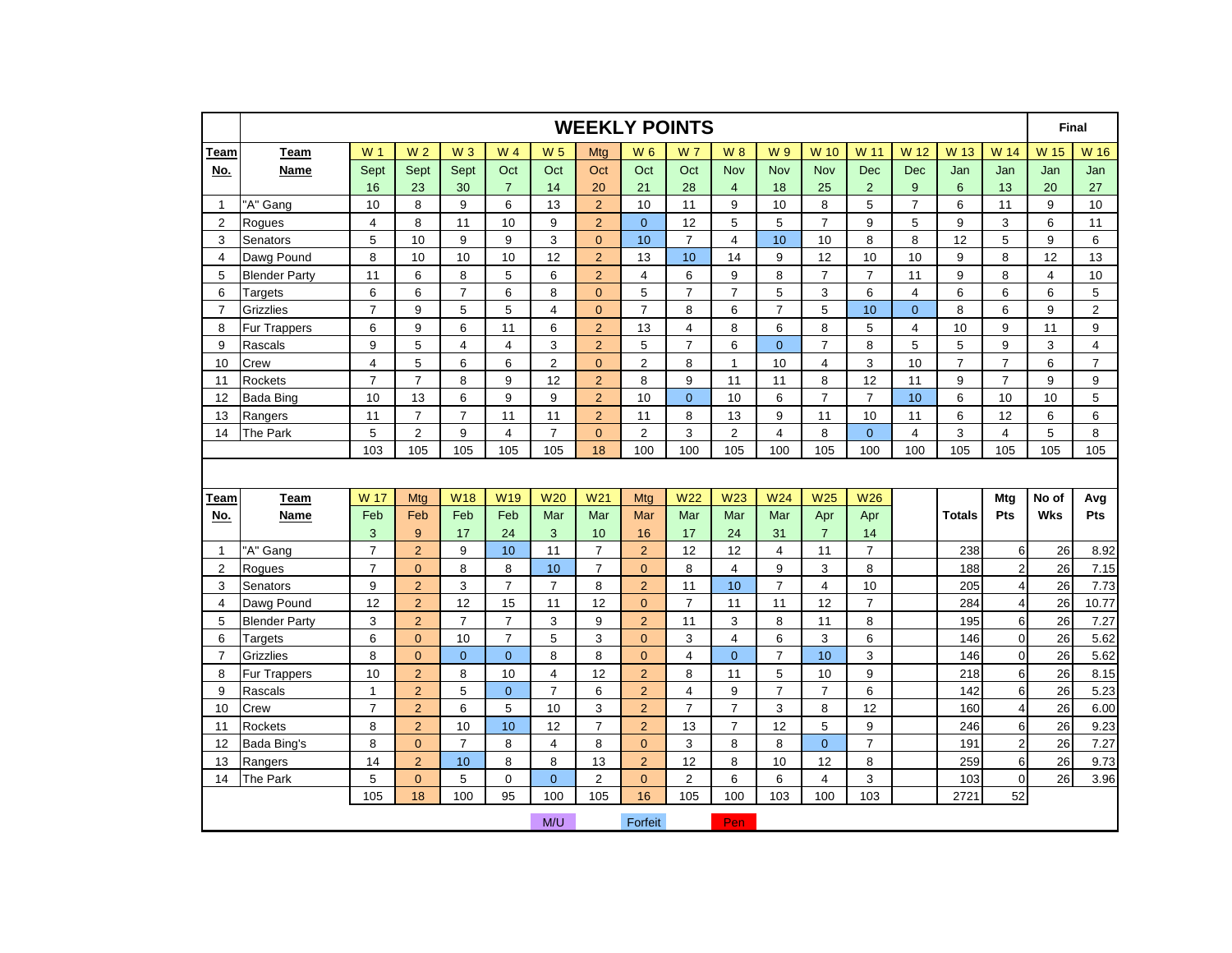|                                          |                      | <b>RANK BY PERCENTAGES</b> |                |               |                         | Final            |
|------------------------------------------|----------------------|----------------------------|----------------|---------------|-------------------------|------------------|
|                                          | <b>TOTAL</b>         | <b>TOTAL</b>               | <b>TOTAL</b>   | <b>GAMES</b>  | <b>GAMES</b>            | <b>FINISHING</b> |
|                                          | <b>TEAMS</b>         | <b>DOUBLES</b>             | <b>SINGLES</b> | <b>PLAYED</b> | <b>FINISHED</b>         | PERCENTAGE       |
| Aaron Bell                               | 117                  | 44                         | 23             | 184           | 78                      | 42.39%           |
| Ron Warnock<br>Gibby Gibson              | 106<br>116           | 46<br>45                   | 23<br>24       | 175<br>185    | 72<br>76                | 41.14%<br>41.08% |
| Donal MacKinnon                          | 82                   | 34                         | 18             | 134           | 55                      | 41.04%           |
| Mike St Amour                            | 88                   | 37                         | 17             | 142           | 52                      | 36.62%           |
| <b>Brad Lyddiatt</b>                     | 72                   | 27                         | 12             | 111           | 40                      | 36.04%           |
| Ben Barnes                               | 106                  | 44                         | 21             | 171           | 56                      | 32.75%           |
| Darryl DeVilliers Schut<br>Don Portanova | 87<br>101            | 37<br>32                   | 17<br>18       | 141<br>151    | 45<br>48                | 31.91%<br>31.79% |
| Greg Bishop                              | 106                  | 41                         | 18             | 165           | 52                      | 31.52%           |
| <b>Greg Terry</b>                        | 98                   | 36                         | 20             | 154           | 47                      | 30.52%           |
| Gilles Mercier                           | 119                  | 46                         | 22             | 187           | 57                      | 30.48%           |
| Kris Schaefer                            | 73                   | 29                         | 14             | 116           | 35                      | 30.17%           |
| Kurt Morrison                            | 15                   | 8                          | 4<br>14        | 27            | 8                       | 29.63%           |
| Mike Carter<br>Remi Riel                 | 70<br>104            | 30<br>42                   | 23             | 114<br>169    | 33<br>48                | 28.95%<br>28.40% |
| Ray Armbrust                             | 97                   | 42                         | 23             | 162           | 46                      | 28.40%           |
| Keith Stratton                           | 111                  | 41                         | 22             | 174           | 49                      | 28.16%           |
| Chris Pepin                              | 11                   | 14                         | 7              | 32            | 9                       | 28.13%           |
| Roger Fournier                           | 95                   | 38                         | 20             | 153           | 43                      | 28.10%           |
| Doug Hamilton                            | 91<br>$\overline{7}$ | 37                         | 19<br>1        | 147           | 41                      | 27.89%<br>27.27% |
| John Murray<br>John Adams                | 81                   | 3<br>36                    | 16             | 11<br>133     | 3<br>36                 | 27.07%           |
| Willie Muirhead                          | 110                  | 44                         | 21             | 175           | 46                      | 26.29%           |
| Gloria Armbrust                          | 86                   | 35                         | 20             | 141           | 37                      | 26.24%           |
| Clive Benton                             | 107                  | 42                         | 21             | 170           | 44                      | 25.88%           |
| Lloyd Brogan                             | 92                   | 36                         | 19             | 147           | 37                      | 25.17%           |
| Mike Murray<br>Steve Forget              | 105<br>76            | 46<br>32                   | 24<br>17       | 175<br>125    | 44<br>31                | 25.14%<br>24.80% |
| Rene St Amour                            | 57                   | 18                         | 11             | 86            | 21                      | 24.42%           |
| John Stone                               | 94                   | 36                         | 19             | 149           | 34                      | 22.82%           |
| <b>Fred Townsend</b>                     | 14                   | 5                          | 3              | 22            | 5                       | 22.73%           |
| Al Lobbezoo                              | 101                  | 35                         | 18             | 154           | 35                      | 22.73%           |
| Connie Adams                             | 81                   | 33                         | 20             | 134           | 28                      | 20.90%           |
| Ray Brown                                | 88<br>37             | 38<br>14                   | 19<br>8        | 145<br>59     | 30<br>12                | 20.69%<br>20.34% |
| Roni Webb<br>Ken Dixon                   | 80                   | 33                         | 16             | 129           | 26                      | 20.16%           |
| <b>Bill Larabie</b>                      | 9                    | $\overline{4}$             | $\overline{2}$ | 15            | 3                       | 20.00%           |
| Lucy Gauthier                            | 84                   | 31                         | 18             | 133           | 26                      | 19.55%           |
| <b>Tim Haymes</b>                        | 93                   | 40                         | 21             | 154           | 30                      | 19.48%           |
| Shane MacGillivray                       | 115                  | 38                         | 25             | 178           | 33                      | 18.54%           |
| Henry Loisel<br>Louise Brown             | 107<br>99            | 42<br>43                   | 19<br>21       | 168<br>163    | 31<br>30                | 18.45%<br>18.40% |
| Keiven O'Neill                           | 83                   | 36                         | 18             | 137           | 25                      | 18.25%           |
| Jessie Stratton                          | 79                   | 31                         | 17             | 127           | 23                      | 18.11%           |
| Diane Matthews                           | 93                   | 36                         | 19             | 148           | 25                      | 16.89%           |
| Karen Ryan                               | 102                  | 37                         | 16             | 155           | 26                      | 16.77%           |
| Elaine Vachon                            | $\overline{7}$       | 4                          | 1              | 12            | $\overline{\mathbf{c}}$ | 16.67%           |
| Debbie Dixon<br>Jeremy Lafay             | 103<br>103           | 36<br>42                   | 22<br>21       | 161<br>166    | 26<br>26                | 16.15%<br>15.66% |
| Kevin Csordas                            | 96                   | 36                         | 17             | 149           | 23                      | 15.44%           |
| Jessica Beck                             | 115                  | 49                         | 25             | 189           | 29                      | 15.34%           |
| Chip Barrow                              | 87                   | 35                         | 17             | 139           | 21                      | 15.11%           |
| Rachel Riel                              | 103                  | 41                         | 23             | 167           | 25                      | 14.97%           |
| Dave Weasner<br><b>Bill Morgan</b>       | 105<br>78            | 43<br>32                   | 22<br>13       | 170<br>123    | 25<br>18                | 14.71%<br>14.63% |
| Jim Little                               | 105                  | 41                         | 20             | 166           | 24                      | 14.46%           |
| Sandra Muise                             | 87                   | 36                         | 16             | 139           | 20                      | 14.39%           |
| Gary DiMarco                             | 96                   | 34                         | 17             | 147           | 21                      | 14.29%           |
| Michelle Waite                           | 97                   | 37                         | 20             | 154           | 22                      | 14.29%           |
| Judith Zarubiak                          | 88                   | 32                         | 14             | 134           | 19                      | 14.18%           |
| Dave Roberts<br>Marianne Taylor          | 93<br>78             | 37<br>33                   | 18<br>17       | 148<br>128    | 20<br>17                | 13.51%<br>13.28% |
| <b>Nick Nault</b>                        | 83                   | 36                         | 17             | 136           | 18                      | 13.24%           |
| Debbie Nixon                             | 110                  | 43                         | 22             | 175           | 23                      | 13.14%           |
| Ron Bartlett                             | 111                  | 41                         | 23             | 175           | 23                      | 13.14%           |
| Nick Albano                              | 24                   | 10                         | 5              | 39            | 5                       | 12.82%           |
| <b>Jody Cowell</b>                       | 110                  | 47                         | 23<br>9        | 180           | 23                      | 12.78%           |
| Norma Craigs<br>Margie MacGillivray      | 57<br>93             | 21<br>43                   | 18             | 87<br>154     | 11<br>19                | 12.64%<br>12.34% |
| Pete Finamore                            | 80                   | 26                         | 16             | 122           | 15                      | 12.30%           |
| Olwen Benton                             | 90                   | 34                         | 17             | 141           | 17                      | 12.06%           |
| <b>Betty Cohoe</b>                       | 93                   | 40                         | 19             | 152           | 18                      | 11.84%           |
| Solange Aubin                            | 87                   | 33                         | 17             | 137           | 16                      | 11.68%           |
| Liz Lobbezoo<br><b>Bob Cummings</b>      | 115<br>68            | 47<br>28                   | 23<br>13       | 185<br>109    | 21<br>12                | 11.35%<br>11.01% |
| Kayla Adams                              | 68                   | 29                         | 13             | 110           | 12                      | 10.91%           |
| Donnie Tamulynas                         | 57                   | 23                         | 12             | 92            | 10                      | 10.87%           |
| <b>Tracy Smith</b>                       | 15                   | 9                          | $\overline{4}$ | 28            | 3                       | 10.71%           |
| Maddy Gagnon                             | 91                   | 30                         | 15             | 136           | 14                      | 10.29%           |
| Kerri Dixon<br><b>Heather Cowell</b>     | 82<br>88             | 33<br>33                   | 14<br>19       | 129<br>140    | 13<br>14                | 10.08%<br>10.00% |
| Doris St Amour                           | 108                  | 43                         | 23             | 174           | 17                      | 9.77%            |
| Lorrie Murray                            | 83                   | 33                         | 18             | 134           | 13                      | 9.70%            |
| Roy Gray                                 | 106                  | 44                         | 17             | 167           | 16                      | 9.58%            |
| Marilyn Beckett                          | 58                   | 25                         | 13             | 96            | 9                       | 9.38%            |
| Sue Matthews                             | 87                   | 34                         | 18             | 139           | 13                      | 9.35%            |
| Natalie Tamulynas<br>Dianna Bartlett     | 101<br>105           | 39<br>38                   | 22<br>19       | 162<br>162    | 15<br>14                | 9.26%<br>8.64%   |
| Pam Terry                                | 52                   | 21                         | 10             | 83            | $\overline{7}$          | 8.43%            |
| Brenda MacFarlane                        | 38                   | 19                         | 6              | 63            | 5                       | 7.94%            |
| Gary Dixon                               | 101                  | 39                         | 18             | 158           | 12                      | 7.59%            |
| Kim Pepin                                | 89                   | 38                         | 18             | 145           | 11                      | 7.59%            |
| Tania Wedge                              | 66                   | 22                         | 9              | 97            | 7                       | 7.22%            |
| Jim Beckett<br>Dave Mason                | 70<br>86             | 23<br>30                   | 11<br>11       | 104<br>127    | 7<br>8                  | 6.73%<br>6.30%   |
| Elsie Bell                               | 94                   | 35                         | 18             | 147           | 8                       | 5.44%            |
| Mary Chiasson                            | 80                   | 28                         | 12             | 120           | 6                       | 5.00%            |
| Anthony Nannarone                        | 14                   | 5                          | 3              | 22            | 1                       | 4.55%            |
| Donna Hewitt                             | 86                   | 32                         | 14             | 132           | 6                       | 4.55%            |
| Jen Bannar                               | 55                   | 18                         | 7              | 80            | 2                       | 2.50%            |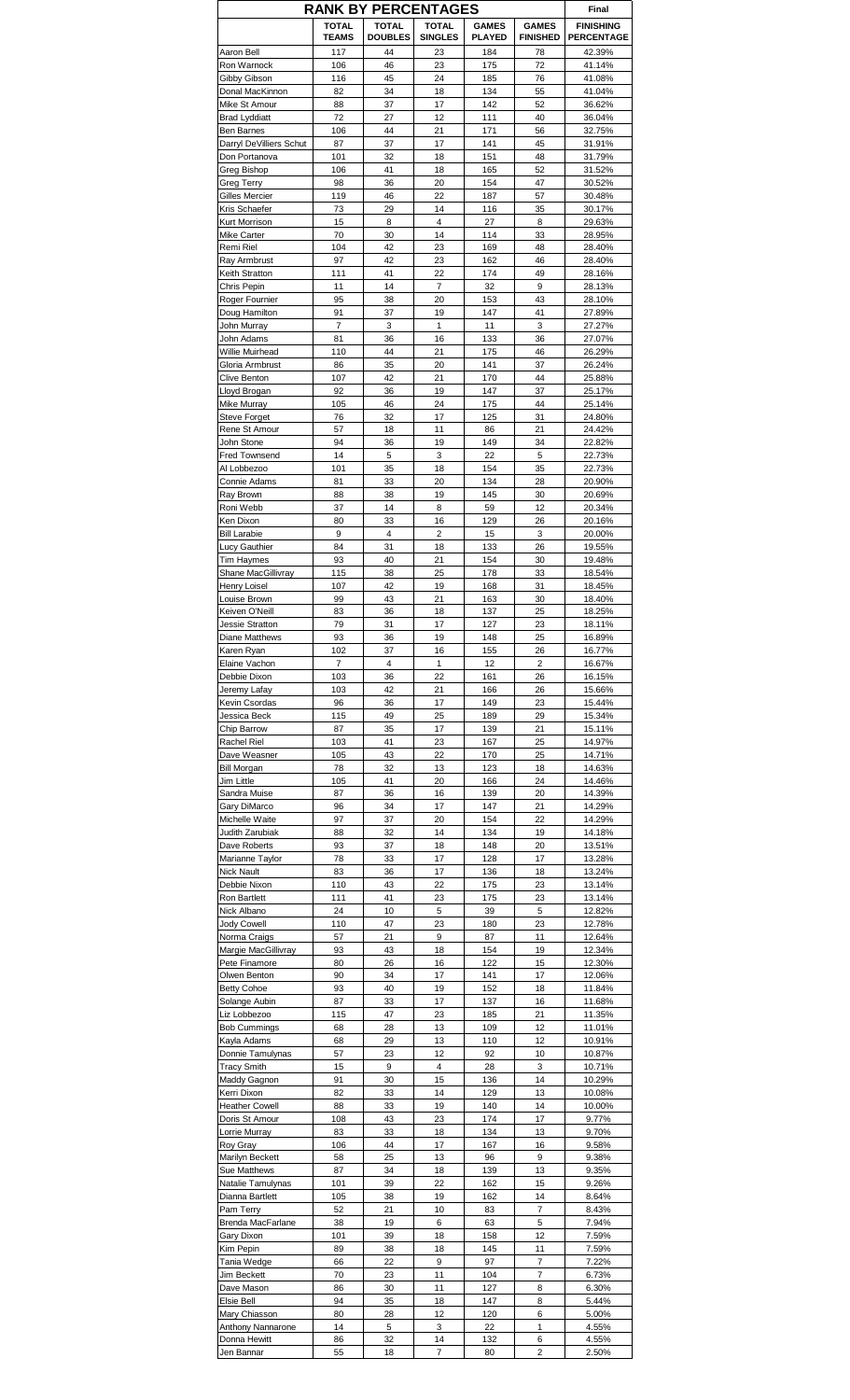|                       |            | <b>HIGH STARTS</b> | (Page 1)             |           | Final             |
|-----------------------|------------|--------------------|----------------------|-----------|-------------------|
| Player                | Date       | <b>High Start</b>  | Player               | Date      | <b>High Start</b> |
| Jeremy Lafay          | $21-Oct$   | 160                | <b>Gibby Gibson</b>  | 30-Sep    | 112               |
| <b>Brad Lyddiatt</b>  | 14-Oct     | 152                | Gibby Gibson         | 7-Oct     | 112               |
| Aaron Bell            | 14-Oct     | 148                | Gibby Gibson         | 14-Oct    | 112               |
| Ron Warnock           | 14-Apr     | 148                | Gibby Gibson         | 21-Oct    | 112               |
| <b>Greg Bishop</b>    | 16-Sep     | 140                | Gibby Gibson         | 2-Dec     | 112               |
| Liz Lobbezoo          | 18-Nov     | 140                | Gibby Gibson         | 9-Dec     | 112               |
| Ron Warnock           | 17-Feb     | 138                | Gibby Gibson         | 13-Jan    | 112               |
| Gibby Gibson          | 16-Sep     | 136                | Gibby Gibson         | 20-Jan    | 112               |
| Gibby Gibson          | 14-Oct     | 134                | Gibby Gibson         | 31-Mar    | 112               |
| Mike St Amour         | 18-Nov     | 130                | Rachel Riel          | 28-Oct    | 112               |
| Donal MacKinnon       | 3-Mar      | 130                | Greg Bishop          | 4-Nov     | 112               |
| Ron Warnock           | 28-Oct     | 128                | <b>Greg Bishop</b>   | 10-Mar    | 112               |
| <b>Greg Bishop</b>    | 24-Mar     | 128                | Greg Bishop          | 31-Mar    | 112               |
| <b>Nick Nault</b>     | 24-Mar     | 128                | <b>Tim Haymes</b>    | 18-Nov    | 112               |
| Doug Hamilton         | 14-Apr     | 128                | Doug Hamilton        | 9-Dec     | 112               |
| <b>Greg Bishop</b>    | 16-Sep     | 121                | <b>Mike Carter</b>   | 13-Jan    | 112               |
| <b>Greg Terry</b>     | 14-Apr     | 120                | <b>Mike Carter</b>   | 27-Jan    | 112               |
| Kris Schaefer         | 16-Sep     | 120                | Donal MacKinnon      | 13-Jan    | 112               |
| Kris Schaefer         | 7-Oct      | 120                | Henri Loisel         | 3-Mar     | 112               |
| Donal MacKinnon       | 16-Sep     | 120                | John Adams           | 3-Mar     | 112               |
| Keith Stratton        | 14-Oct     | 120                | <b>Nick Nault</b>    | 14-Apr    | 111               |
| <b>Ben Barnes</b>     | 4-Nov      | 120                | Rav Brown            | 17-Mar    | 111               |
| <b>Ben Barnes</b>     | 2-Dec      | 120                | Gibby Gibson         | 9-Dec     | 110               |
| Ben Barnes            | 31-Mar     | 120                | Clive Benton         | 14-Apr    | 108               |
| Donal MacKinnon       | 18-Nov     | 120                | Ron Warnock          | 14-Apr    | 108               |
| <b>Bob Cummings</b>   | $25 - Nov$ | 120                | <b>Greg Terry</b>    | 7-Oct     | 108               |
| Ron Warnock           | 6-Jan      | 120                | <b>Nick Nault</b>    | 14-Oct    | 108               |
| Ron Warnock           | 17-Mar     | 120                | Ken Dixon            | $21-Oct$  | 108               |
| <b>Gilles Mercier</b> | 24-Mar     | 120                | Louise Brown         | 2-Dec     | 108               |
| <b>Ben Barnes</b>     | 7-Apr      | 120                | Shane MacGillivray   | 20-Jan    | 108               |
| Ron Warnock           | 23-Sep     | 116                | Aaron Bell           | 17-Mar    | 108               |
| Ron Warnock           | 7-Oct      | 116                | Rav Brown            | 7-Apr     | 108               |
| Ron Warnock           | 27-Jan     | 116                | Gibby Gibson         | 23-Sep    | 107               |
| Donal MacKinnon       | 10-Mar     | 116                | Doug Hamilton        | 3-Feb     | 106               |
| Mike St Amour         | 7-Apr      | 116                | Willie Muirhead      | 20-Jan    | 106               |
| <b>Tim Haymes</b>     | 28-Oct     | 115                | Jessica Beck         | 27-Jan    | 106               |
| Gibby Gibson          | 4-Nov      | 115                | Donal MacKinnon      | 16-Sep    | 105               |
| <b>Mike Murray</b>    | 18-Nov     | 115                | <b>Ben Barnes</b>    | 23-Sep    | 105               |
| Ron Warnock           | 7-Apr      | 115                | Mike Murray          | 18-Nov    | 105               |
| <b>Brad Lyddiatt</b>  | 30-Sep     | 114                | Ray Armbrust         | $14$ -Oct | 102               |
| <b>Brad Lyddiatt</b>  | 30-Sep     | 114                | Ray Armbrust         | 14-Oct    | 102               |
| Gloria Armbrust       | 31-Mar     | 114                | Remi Riel            | 17-Feb    | 102               |
| Keith Stratton        | 9-Dec      | 114                | <b>Sue Matthews</b>  | 28-Oct    | 102               |
|                       |            |                    | Clive Benton         | 20-Jan    | 102               |
|                       |            |                    | <b>Brad Lyddiatt</b> | 17-Feb    | 102               |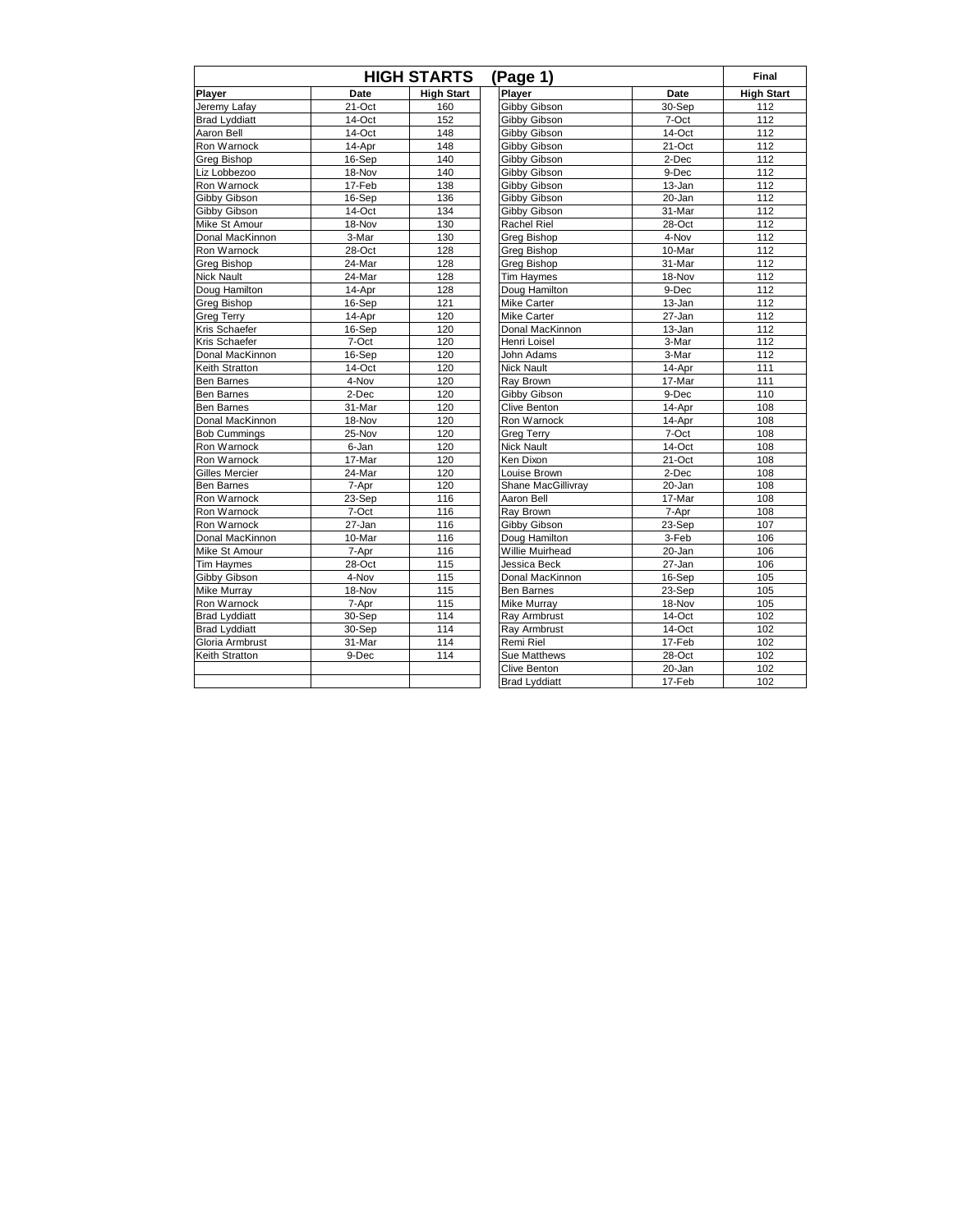|                         |        | <b>HIGH STARTS</b> | (Page 2)                |        | Final |
|-------------------------|--------|--------------------|-------------------------|--------|-------|
| Gary DiMarco            | 16-Sep | 101                | Gloria Armbrust         | 4-Nov  | 91    |
| <b>Ben Barnes</b>       | 16-Sep | 101                | <b>Heather Cowell</b>   | 10-Mar | 91    |
| Sandra Muise            | 4-Nov  | 101                | Louise Brown            | 13-Jan | 91    |
| Chip Barrow             | 9-Dec  | 101                | Elsie Bell              | 17-Mar | 91    |
| Kris Schaefer           | 6-Jan  | 101                | Chris Pepin             | 30-Sep | 90    |
| Ron Warnock             | 27-Jan | 101                | Chris Pepin             | 27-Jan | 90    |
| Don Portanova           | 31-Mar | 101                | Keith Stratton          | 25-Nov | 90    |
| Ron Warnock             | 16-Sep | 100                | Jeremy Lafay            | 24-Feb | 90    |
| Ron Warnock             | 16-Sep | 100                | Pete Finamore           | 3-Mar  | 90    |
| Ron Warnock             | 17-Feb | 100                | Ken Dixon               | 3-Mar  | 90    |
| Ron Warnock             | 7-Apr  | 100                | Darryl DeVilliers Schut | 31-Mar | 90    |
| <b>Ben Barnes</b>       | 30-Sep | 100                | Ron Warnock             | 7-Apr  | 90    |
| <b>Ben Barnes</b>       | 3-Feb  | 100                | Clive Benton            | 10-Mar | 89    |
| Jessie Stratton         | 14-Oct | 100                | Ray Armbrust            | 30-Sep | 89    |
| <b>Gilles Mercier</b>   | 7-Apr  | 100                | Donna Hewitt            | 17-Mar | 89    |
| Debbie Dixon            | 14-Apr | 100                | Lloyd Brogan            | 30-Sep | 87    |
| Keith Stratton          | 17-Feb | 99                 | Kevin Csordas           | 20-Jan | 87    |
| Ken Dixon               | 27-Jan | 98                 | Jen Vannar              | 23-Sep | 86    |
| Kerri Dixon             | 3-Feb  | 98                 | Ken Dixon               | 14-Apr | 83    |
| Kris Schaefer           | 24-Feb | 98                 | <b>Steve Forget</b>     | 16-Sep | 82    |
| Dianna Bartlett         | 14-Apr | 98                 | Lloyd Brogan            | 13-Jan | 82    |
| Dave Weasner            | 14-Apr | 97                 | Debbie Dixon            | 16-Sep | 80    |
| <b>Greg Bishop</b>      | 21-Oct | 97                 | <b>Jessie Stratton</b>  | 30-Sep | 80    |
| Kevin Csordas           | 28-Oct | 97                 | Lorrie Murray           | 7-Oct  | 80    |
| Louise Brown            | 14-Oct | 96                 | Gloria Armbrust         | 28-Oct | 80    |
| Greg Bishop             | 14-Oct | 96                 | <b>Heather Cowell</b>   | 25-Nov | 80    |
| Liz Lobbezoo            | 4-Nov  | 96                 | <b>Greg Terry</b>       | 3-Mar  | 80    |
| <b>Brad Lyddiatt</b>    | 2-Dec  | 95                 | Ron Warnock             | 24-Mar | 80    |
| Tim Haymes              | 6-Jan  | 95                 | Debbie Dixon            | 31-Mar | 80    |
| Jeremy Lafay            | 23-Sep | 94                 | Jeremy Lafay            | 14-Apr | 80    |
| Gibby Gibson            | 21-Oct | 94                 | Judith Zarubiak         | 7-Apr  | 79    |
| Al Lobbezoo             | 20-Jan | 94                 | <b>Heather Cowell</b>   | 2-Dec  | 79    |
| Donna Hewitt            | 10-Mar | 94                 | Roger Fournier          | 14-Oct | 78    |
| Ken Dixon               | 21-Oct | 93                 | Jeremy Lafay            | 20-Jan | 78    |
| Keith Stratton          | 25-Nov | 93                 | Gary Dixon              | 30-Sep | 77    |
| Ken Dixon               | 14-Apr | 93                 | Dave Weasner            | 14-Oct | 76    |
| Gary DiMarco            | 7-Oct  | 92                 | Dave Weasner            | 20-Jan | 76    |
| Gibby Gibson            | 14-Oct | 92                 | Gibby Gibson            | 23-Sep | 76    |
| Greg Bishop             | 14-Oct | 92                 | Kerri Dixon             | 14-Oct | 75    |
| Dave Weasner            | 18-Nov | 92                 | Margie MacGillivray     | 24-Feb | 75    |
| Kerri Dixon             | 25-Nov | 92                 |                         |        |       |
| Dave Weasner            | 25-Nov | 92                 |                         |        |       |
| <b>Tim Havmes</b>       | 6-Jan  | 92                 |                         |        |       |
| Darryl DeVilliers Schut | 13-Jan | 92                 |                         |        |       |
| <b>Mike Carter</b>      | 20-Jan | 92                 |                         |        |       |
| <b>Clive Benton</b>     | 3-Mar  | 92                 |                         |        |       |
| Debbie Dixon            | 24-Mar | 92                 |                         |        |       |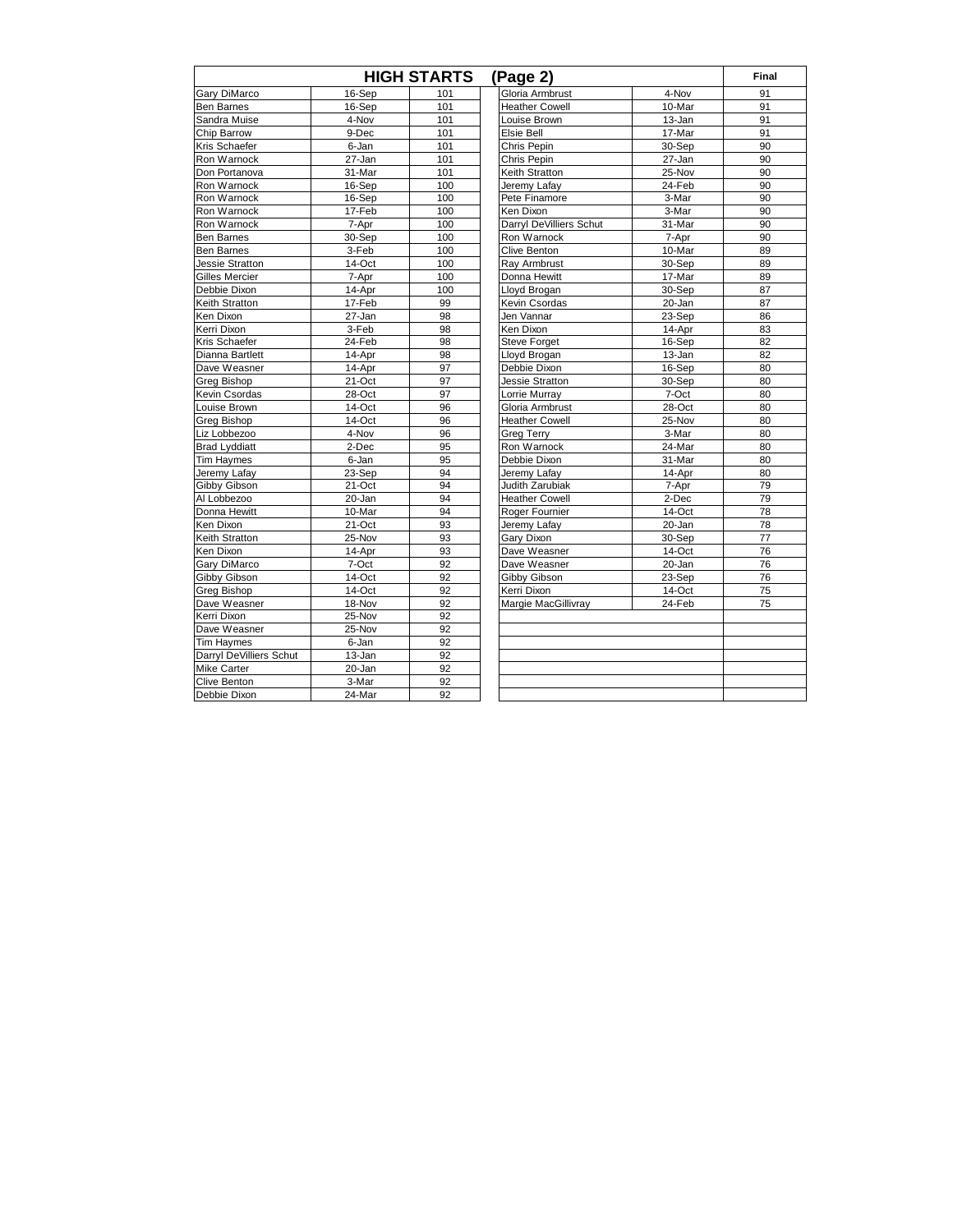| <b>HIGH FINISHES</b> |           | Final              | <b>180 CLUB</b>         |            | Final |
|----------------------|-----------|--------------------|-------------------------|------------|-------|
| <b>Player</b>        | Date      | <b>High Finish</b> | Player                  | Date       |       |
| Ben Barnes           | $21-Ort$  | 153                | Ron Warnock             | $21-Ort$   | 180   |
| Remi Riel            | 27-Jan    | 125                | Ron Warnock             | 7-Apr      | 180   |
| Louise Brown         | 13-Jan    | 120                | Ron Warnock             | 5-May      | 180   |
| Donal MacKinnon      | 16-Sep    | 118                | Ron Warnock             | 5-Mav      | 180   |
| Keith Stratton       | 24-Feb    | 116                | Clive Benton            | $13 - Jan$ | 180   |
| Gibby Gibson         | 6-Jan     | 115                | Clive Benton            | 20-Jan     | 180   |
| Kris Schaefer        | 7-Oct     | 114                | <b>Clive Benton</b>     | 10-Feb     | 180   |
| Dave Mason           | 18-Nov    | 114                | <b>Mike Murrav</b>      | 16-Dec     | 180   |
| Clive Benton         | 12-Mav    | 114                | <b>Mike Murray</b>      | 3-Feb      | 180   |
| Steve Forget         | 16-Sep    | 112                | Doug Hamilton           | 27-Jan     | 180   |
| Ray Armbrust         | 16-Sep    | 112                | Doug Hamilton           | 24-Mar     | 180   |
| Ron Warnock          | 4-Nov     | 110                | Gibby Gibson            | 11-Nov     | 180   |
| Gibby Gibson         | 7-Oct     | 109                | Gibby Gibson            | 6-Jan      | 180   |
| Mike Murray          | 28-Oct    | 109                | Rene St Amour           | 28-Apr     | 180   |
| Aaron Bell           | 31-Mar    | 109                | Rene St Amour           | 12-May     | 180   |
| Steve Forget         | 10-Mar    | 104                | Remi Riel               | 4-Nov      | 180   |
| <b>Brad Lyddiatt</b> | 2-Dec     | 101                | Donal MacKinnon         | 25-Nov     | 180   |
| Greg Terry           | 27-Jan    | 100                | <b>Ben Barnes</b>       | 6-Jan      | 180   |
| Karen Ryan           | 31-Mar    | 100                | Mike St Amour           | 13-Jan     | 180   |
| Mike Murray          | 7-Apr     | 100                | Don Portanova           | $20 - Jan$ | 180   |
| Jessie Stratton      | 4-Nov     | 98                 | Lloyd Brogan            | 20-Jan     | 180   |
| Al Lobbezoo          | 13-Jan    | 97                 | <b>Keith Stratton</b>   | 3-Mar      | 180   |
| Remi Riel            | $14$ -Oct | 96                 | Darryl DeVilliers Schut | 10-Mar     | 180   |
| Remi Riel            | 14-Oct    | 95                 |                         |            |       |
| Keith Stratton       | 4-Nov     | 95                 |                         |            |       |
| Keith Stratton       | 27-Jan    | 93                 |                         |            |       |
| Gibby Gibson         | 23-Sep    | 92                 |                         |            |       |
| Rene St Amour        | 17-Mar    | 91                 |                         |            |       |
| Ray Armbrust         | 16-Sep    | 89                 |                         |            |       |
| Connie Adams         | 3-Feb     | 88                 |                         |            |       |
| <b>Greg Terry</b>    | 24-Mar    | 86                 |                         |            |       |
| Kevin Csordas        | 12-May    | 86                 |                         |            |       |
| Tim Haymes           | 28-Oct    | 78                 |                         |            |       |
| Kerri Dixon          | 24-Mar    | 76                 |                         |            |       |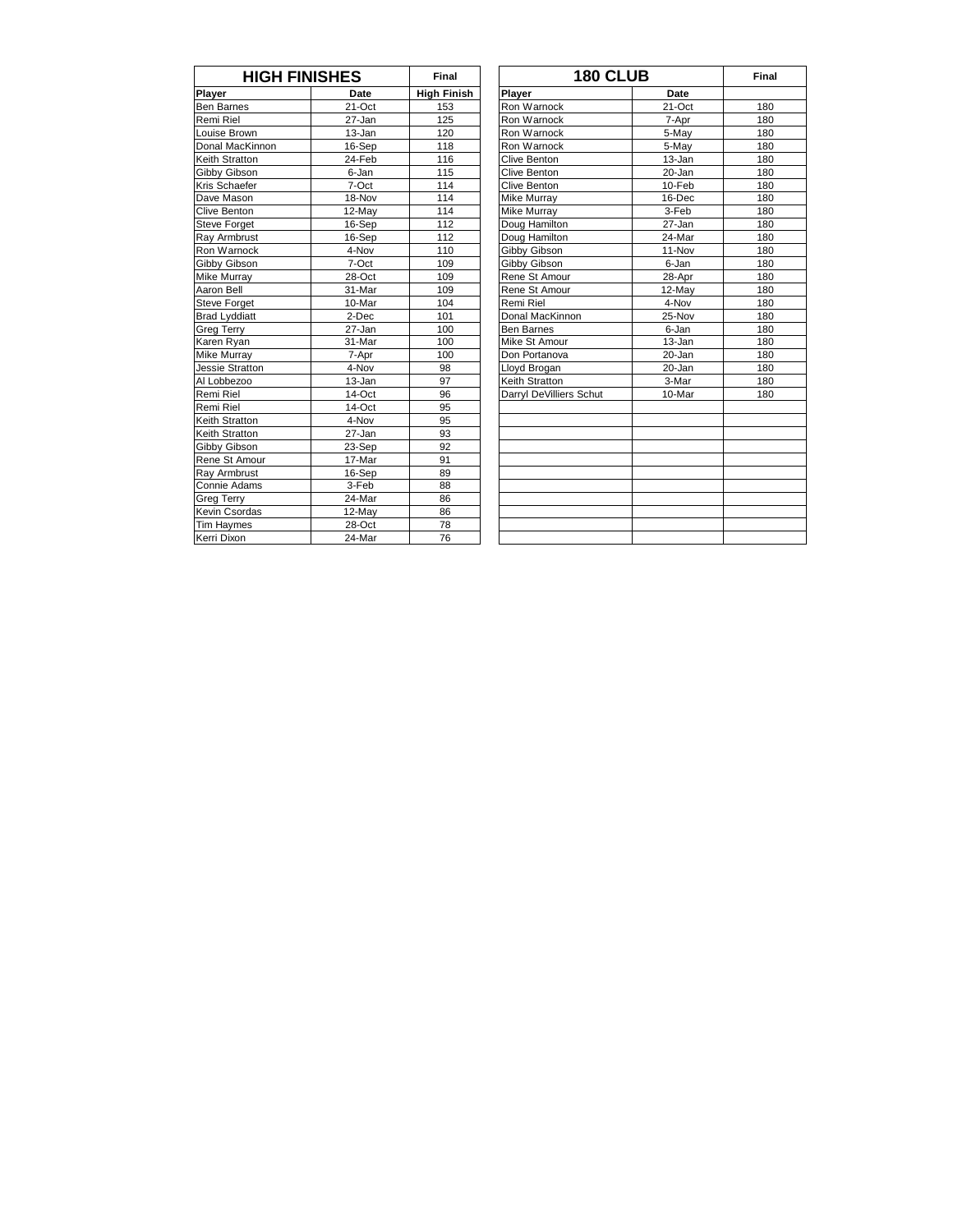|                                 | <b>HIGH SCORES UNDER 180</b> |                   | (Page 1)                               |                        | Final             |
|---------------------------------|------------------------------|-------------------|----------------------------------------|------------------------|-------------------|
| Player                          | <b>Number of Times</b>       | <b>High Score</b> | Player                                 | <b>Number of Times</b> | <b>High Score</b> |
| Al Lobbezoo                     |                              | 177               | Ron Warnock                            | 2                      | 135               |
| <b>Ben Barnes</b>               | 1                            | 177               | Clive Benton                           | 2                      | 135               |
| Dave Roberts                    | 1<br>1                       | 174               | Don Portanova                          | 1<br>1                 | 135               |
| Lloyd Brogan<br>Ron Warnock     | 1                            | 174<br>174        | Lorrie Murray<br>Kris Schaefer         | 1                      | 135<br>135        |
| <b>Brad Lyddiatt</b>            | $\overline{2}$               | 171               | Chip Barrow                            | 1                      | 135               |
| <b>Heather Cowell</b>           | 1                            | 162               | Aaron Bell                             | 1                      | 135               |
| <b>Bill Morgan</b>              | 1                            | 160               | Steve Forget                           | 1                      | 135               |
| <b>Steve Forget</b>             | 1                            | 160               | Doug Hamilton                          | 1                      | 135               |
| <b>Greg Terry</b>               | 1                            | 160               | Greg Bishop                            | 1                      | 135               |
| Roger Fournier                  | 1                            | 156               | Darryl DeVilliers Schut                | 1                      | 135               |
| Pete Finamore                   | 1                            | 156               | Mike Murray                            | 1<br>1                 | 135               |
| Liz Lobbezoo<br>Mike Murray     | 1<br>1                       | 156<br>156        | Ray Armbrust<br>Kevin Csordas          | 1                      | 134<br>134        |
| Mike St Amour                   | 1                            | 154               | Liz Lobbezoo                           | 1                      | 134               |
| Kayla Adams                     | 1                            | 154               | John Stone                             | 1                      | 134               |
| <b>Brad Lyddiatt</b>            | 1                            | 152               | Greg Bishop                            | 1                      | 134               |
| <b>Tim Haymes</b>               | 1                            | 147               | Judith Zarubiak                        | 1                      | 134               |
| <b>Mike Carter</b>              | $\mathbf{1}$                 | 145               | <b>Bob Cummings</b>                    | 1                      | 134               |
| Ron Warnock                     | 24                           | 140               | Karen Ryan                             | 1                      | 134               |
| <b>Ben Barnes</b>               | 15                           | 140               | Natalie Tamulynas                      | 1                      | 134               |
| Donal MacKinnon                 | 14<br>13                     | 140<br>140        | <b>Brad Lyddiatt</b><br>Keiven O'Neill | 5<br>2                 | 133<br>133        |
| Gibby Gibson<br>Aaron Bell      | 11                           | 140               | Keith Stratton                         | 2                      | 133               |
| <b>Gilles Mercier</b>           | 7                            | 140               | Remi Riel                              | 1                      | 133               |
| Mike St Amour                   | 5                            | 140               | <b>Nick Nault</b>                      | 1                      | 133               |
| Ray Armbrust                    | 5                            | 140               | Jessie Stratton                        | 1                      | 133               |
| Doug Hamilton                   | 5                            | 140               | Lloyd Brogan                           | 1                      | 133               |
| <b>Greg Terry</b>               | 3                            | 140               | Dave Mason                             | 1                      | 133               |
| Roger Fournier                  | 3                            | 140               | Don Tamulynas                          | 1                      | 133               |
| Darryl DeVilliers Schut         | 3                            | 140               | Willie Muirhead                        | 1                      | 133               |
| Remi Riel                       | 3                            | 140               | Aaron Bell                             | 1                      | 133               |
| John Adams                      | 3<br>3                       | 140<br>140        | Lucy Gauthier<br><b>Brad Lyddiatt</b>  | 1<br>1                 | 132<br>132        |
| Lloyd Brogan<br>Mike Murray     | 3                            | 140               | Diane Matthews                         | 1                      | 132               |
| <b>Steve Forget</b>             | 3                            | 140               | Remi Riel                              | 1                      | 132               |
| Louise Brown                    | 3                            | 140               | Ron Warnock                            | $\mathbf{1}$           | 132               |
| Connie Adams                    | 3                            | 140               | Ron Bartlett                           | 1                      | 132               |
| Kurt Morrison                   | $\overline{2}$               | 140               | Aaron Bell                             | 1                      | 132               |
| Ron Bartlett                    | 2                            | 140               | Gibby Gibson                           | 1                      | 132               |
| Don Portanova                   | $\overline{\mathbf{c}}$      | 140               | Doug Hamilton                          | 1                      | 132               |
| John Stone                      | $\overline{2}$               | 140               | Louise Brown                           | $\mathbf{1}$           | 132               |
| Gloria Armbrust<br>Gary DiMarco | $\overline{2}$<br>1          | 140<br>140        | Judith Zarubiak<br>Pam Terry           | 1<br>1                 | 132<br>132        |
| Henri Loisel                    | 1                            | 140               | Karen Ryan                             | 1                      | 132               |
| <b>Fred Townsend</b>            | 1                            | 140               | Maddy Gagnon                           | 1                      | 132               |
| Rene St Amour                   | 1                            | 140               | <b>Steve Forget</b>                    | 1                      | 132               |
| Michelle Waite                  | 1                            | 140               | Ben Barnes                             | 1                      | 131               |
| Chip Barrow                     | 1                            | 140               | Keith Stratton                         | 1                      | 131               |
| Greg Bishop                     | 1                            | 140               | Ray Brown                              | 1                      | 130               |
| Mike Carter                     | 1                            | 140               | Gary DiMarco                           | 1                      | 130               |
| Clive Benton<br>Kevin Csordas   | 1<br>1                       | 140<br>140        | Pam Terry<br>Donna Hewitt              | 1<br>1                 | 130<br>130        |
| Karen Ryan                      | 1                            | 140               | Rachel Riel                            | 1                      | 130               |
| <b>Heather Cowell</b>           | 1                            | 140               | Natalie Tamulynas                      | 1                      | 130               |
| Donal MacKinnon                 | 1                            | 139               | Dave Weasner                           | $\mathbf{1}$           | 130               |
| Darryl DeVilliers Schut         | 1                            | 139               | Liz Lobbezoo                           | 1                      | 130               |
| Mike Murray                     | 1                            | 139               | Gloria Armbrust                        | $\overline{c}$         | 129               |
| Al Lobbezoo                     | $\overline{2}$               | 138               | Tim Haymes                             | 1                      | 129               |
| Greg Terry                      | 1                            | 138               | Darryl DeVilliers Schut                | 1                      | 129               |
| Doris St Amour                  | 1                            | 138               | Jessica Beck                           | 1                      | 129               |
| <b>Bill Morgan</b>              | 1<br>1                       | 138               | Henry Loisel<br><b>Nick Nault</b>      | 1<br>1                 | 129               |
| Karen Ryan<br>Rene St Amour     | 1                            | 138<br>138        | Ray Brown                              | 1                      | 129<br>128        |
| Chip Barrow                     | 1                            | 138               | Henry Loisel                           | 1                      | 128               |
| Jim Little                      | 1                            | 138               | Lucy Gauthier                          | 1                      | 128               |
| Ray Armbrust                    | 1                            | 137               | Dave Mason                             | 1                      | 128               |
| Don Portanova                   | 1                            | 137               | Gary DiMarco                           | 1                      | 128               |
| Donal MacKinnon                 | 1                            | 137               | Lloyd Brogan                           | 1                      | 127               |
| Ron Warnock                     | 1                            | 136               | Aaron Bell                             | 1                      | 127               |
|                                 |                              |                   | <b>Brad Lyddiatt</b>                   | 1                      | 127               |
|                                 |                              |                   | <b>Tim Haymes</b>                      | 1                      | 127               |
|                                 |                              |                   | Ben Barnes<br>Lorrie Murray            | 1<br>$\mathbf{1}$      | 127<br>127        |
|                                 |                              |                   |                                        |                        |                   |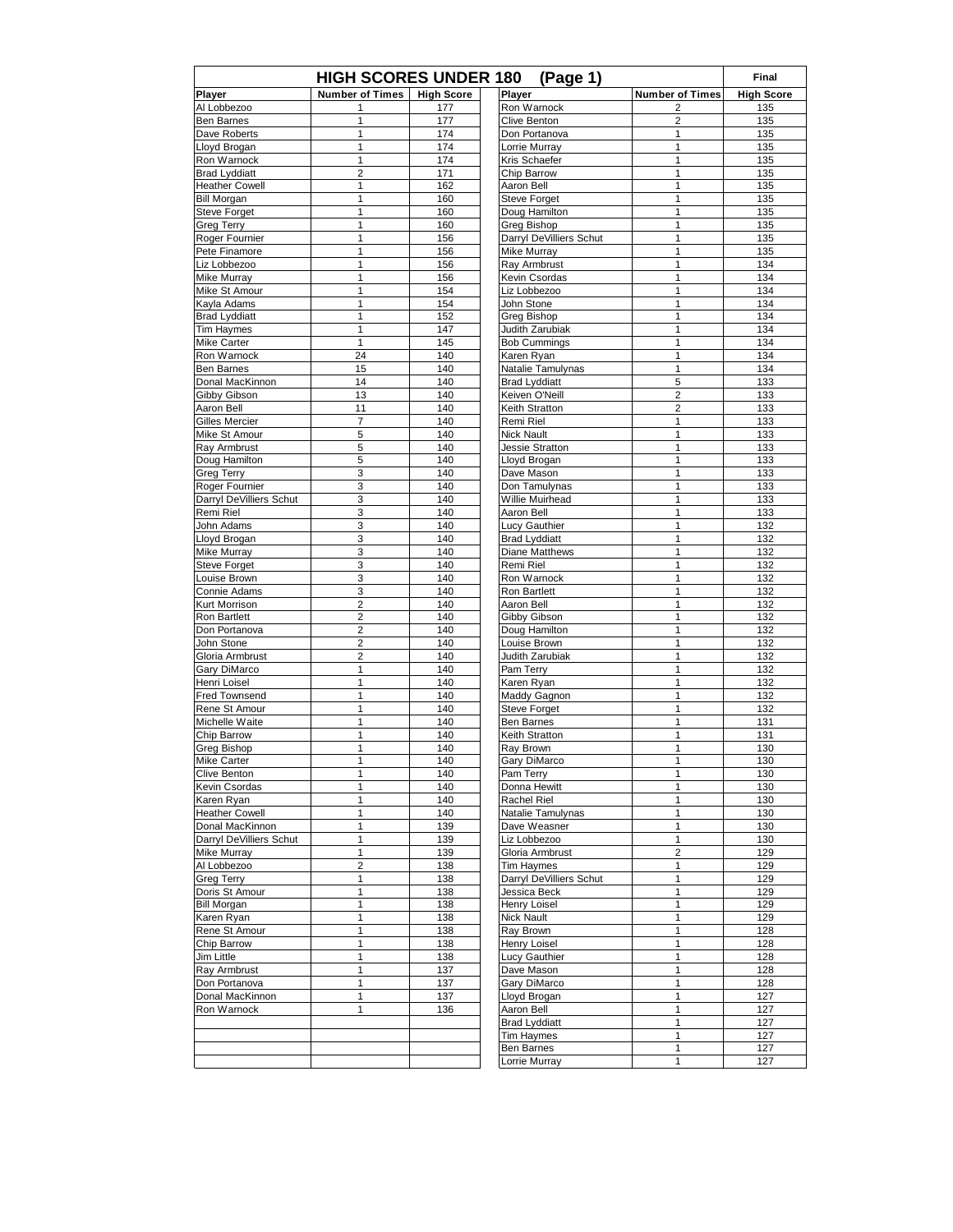| <b>HIGH SCORES UNDER 180</b><br>(Page 2) |                         |                   |                                        |                              |                   |  |
|------------------------------------------|-------------------------|-------------------|----------------------------------------|------------------------------|-------------------|--|
| Player                                   | <b>Number of Times</b>  | <b>High Score</b> | Player                                 | <b>Number of Times</b>       | <b>High Score</b> |  |
| John Stone                               |                         | 126               | Keith Stratton                         |                              | 122               |  |
| Ken Dixon                                | 1                       | 126               | Willie Muirhead                        | 1                            | 122               |  |
| Doug Hamilton                            | 1                       | 126               | <b>Gilles Mercier</b>                  | 5                            | 121               |  |
| <b>Ben Barnes</b>                        | 7                       | 125               | Kris Schaefer                          | 3                            | 121               |  |
| Ron Warnock                              | 7                       | 125               | Greg Bishop                            | 3                            | 121               |  |
| <b>Gilles Mercier</b>                    | 6                       | 125               | Doug Hamilton                          | 3                            | 121               |  |
| Aaron Bell                               | $\overline{4}$          | 125               | Al Lobbezoo                            | 3                            | 121               |  |
| Keith Stratton                           | $\overline{4}$          | 125               | Ron Warnock                            | $\overline{\mathbf{c}}$      | 121               |  |
| Kris Schaefer                            | 3                       | 125               | John Stone                             | 2                            | 121               |  |
| Remi Riel                                | 3                       | 125               | Donal MacKinnon                        | 2                            | 121               |  |
| Mike Murray                              | $\overline{\mathbf{c}}$ | 125               | <b>Brad Lyddiatt</b>                   | $\overline{\mathbf{c}}$      | 121               |  |
| Al Lobbezoo<br><b>Tim Haymes</b>         | $\overline{2}$<br>2     | 125               | Aaron Bell                             | 2                            | 121               |  |
| Gibby Gibson                             | 1                       | 125<br>125        | Darryl DeVilliers Schut<br>Roy Gray    | $\overline{\mathbf{c}}$<br>2 | 121<br>121        |  |
| Nick Albano                              | 1                       | 125               | Mike St Amour                          | 2                            | 121               |  |
| Lloyd Brogan                             | 1                       | 125               | Gibby Gibson                           | $\overline{2}$               | 121               |  |
| Shane MacGillivray                       | 1                       | 125               | Shane MacGillivray                     | 1                            | 121               |  |
| Jeremy Lafay                             | 1                       | 125               | Lloyd Brogan                           | 1                            | 121               |  |
| John Stone                               | 1                       | 125               | Sandra Muise                           | 1                            | 121               |  |
| Henri Loisel                             | 1                       | 125               | Maddy Gagnon                           | 1                            | 121               |  |
| Mike St Amour                            | 1                       | 125               | Dave Weasner                           | 1                            | 121               |  |
| Ray Armbrust                             | 1                       | 125               | Lucy Gauthier                          | 1                            | 121               |  |
| Karen Ryan                               | 1                       | 125               | Keiven O'Neill                         | 1                            | 121               |  |
| Doug Hamilton                            | 1                       | 125               | Kevin Csordas                          | 1                            | 121               |  |
| Don Portanova                            | 1                       | 125               | Jessica Beck                           | 1                            | 121               |  |
| <b>Steve Forget</b>                      | 1                       | 125               | <b>Steve Forget</b>                    | 1                            | 121               |  |
| Rene St Amour                            | 1                       | 125               | Keith Stratton                         | 1                            | 121               |  |
| Liz Lobbezoo                             | 1                       | 125               | Chip Barrow                            | 1                            | 121               |  |
| Chip Barrow                              | 1                       | 125               | Connie Adams                           | 1                            | 121               |  |
| Mike Carter                              | 1                       | 125               | Rene St Amour                          | 1                            | 121               |  |
| Greg Bishop                              | 1                       | 125               | Rav Armbrust                           | 1                            | 121               |  |
| Ray Brown                                | 1                       | 124               | Clive Benton                           | 1                            | 121               |  |
| John Stone                               | 1                       | 124               | Greg Terry                             | 1                            | 121               |  |
| Gary Dixon                               | 1                       | 124               | <b>Mike Carter</b>                     | 1                            | 121               |  |
| Nick Nault                               | 1<br>1                  | 124               | Mary Chiasson                          | 1<br>1                       | 121<br>121        |  |
| Liz Lobbezoo<br>Keith Stratton           | 1                       | 124<br>124        | Natalie Tamulynas<br><b>Nick Nault</b> | 1                            | 121               |  |
| Gibby Gibson                             | $\overline{2}$          | 123               | Donna Hewitt                           | 1                            | 121               |  |
| Louise Brown                             | $\overline{2}$          | 123               | Gloria Armbrust                        | 1                            | 121               |  |
| Ray Armbrust                             | 1                       | 123               | Gibby Gibson                           | 3                            | 120               |  |
| Shane MacGillivray                       | 1                       | 123               | Gloria Armbrust                        | 3                            | 120               |  |
| Greg Bishop                              | 1                       | 123               | Kris Schaefer                          | 2                            | 120               |  |
| Ron Bartlett                             | 1                       | 123               | Keith Stratton                         | $\overline{\mathbf{c}}$      | 120               |  |
| Marianne Taylor                          | 1                       | 123               | <b>Gilles Mercier</b>                  | 2                            | 120               |  |
| Henri Loisel                             | 1                       | 123               | Dave Weasner                           | 2                            | 120               |  |
| Ben Barnes                               | 1                       | 123               | Donal MacKinnon                        | 1                            | 120               |  |
| Kevin Csordas                            | 1                       | 123               | Greg Bishop                            | 1                            | 120               |  |
| <b>Tim Haymes</b>                        | 1                       | 123               | <b>Bill Morgan</b>                     | 1                            | 120               |  |
| Remi Riel                                | 1                       | 123               | Greg Terry                             | 1                            | 120               |  |
| Donal MacKinnon                          | 1                       | 123               | Mike Murray                            | 1                            | 120               |  |
| <b>Nick Nault</b>                        | 1                       | 123               | <b>Tim Haymes</b>                      | 1                            | 120               |  |
| Michelle Waite                           | 1                       | 123               | Mike St Amour                          | 1                            | 120               |  |
| Mike St Amour                            | 1                       | 123               | Aaron Bell                             | 1                            | 120               |  |
| <b>Brad Lyddiatt</b>                     | 1                       | 123               | Darryl DeVilliers Schut                | 1                            | 120               |  |
| Willie Muirhead                          | 1                       | 123               | Pam Terry                              | 1                            | 120               |  |
| Lloyd Brogan                             | 1                       | 123               | Jim Little                             | 1                            | 120               |  |
| Connie Adams                             | $\mathbf{1}$            | 123               | Dianna Bartlett                        | 1                            | 120               |  |
| Doug Hamilton<br>Clive Benton            | 1<br>1                  | 123<br>123        | Ron Warnock<br>John Adams              | 1<br>1                       | 120               |  |
|                                          |                         |                   | Kayla Adams                            | 1                            | 120<br>120        |  |
|                                          |                         |                   | Rene St Amour                          | 1                            | 120               |  |
|                                          |                         |                   | Rene St Amour                          | 1                            | 120               |  |
|                                          |                         |                   | Debbie Nixon                           | 1                            | 120               |  |
|                                          |                         |                   | Pete Finamore                          | 1                            | 120               |  |
|                                          |                         |                   | Al Lobbezoo                            | 1                            | 120               |  |
|                                          |                         |                   | Jeremy Lafay                           | 1                            | 120               |  |
|                                          |                         |                   |                                        |                              |                   |  |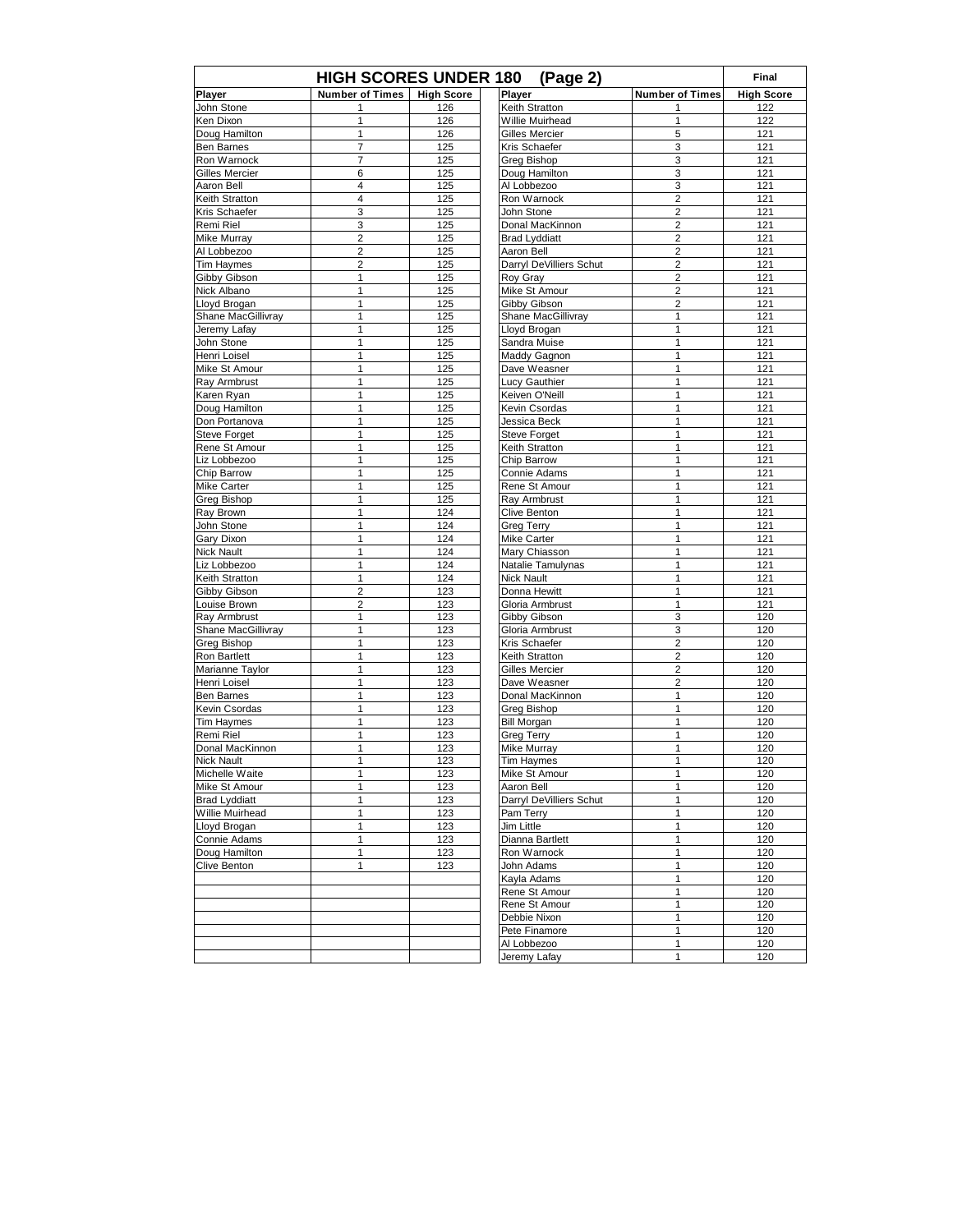| <b>HIGH SCORES UNDER 180</b><br>(Page 3) |                         |                   |                        |                        |                   |  |
|------------------------------------------|-------------------------|-------------------|------------------------|------------------------|-------------------|--|
| Player                                   | <b>Number of Times</b>  | <b>High Score</b> | Player                 | <b>Number of Times</b> | <b>High Score</b> |  |
| Doris St Amour                           | 2                       | 119               | Jeremy Lafay           | 1                      | 110               |  |
| Marianne Taylor                          | 1                       | 119               | Doris St Amour         | 1                      | 110               |  |
| John Stone                               | 1                       | 119               | Lorrie Murray          | 1                      | 110               |  |
| <b>Bob Cummings</b>                      | 1                       | 119               | Donal MacKinnon        | 1                      | 110               |  |
| Elsie Bell                               | 1                       | 119               | Solange Aubin          | $\mathbf{1}$           | 110               |  |
| Al Lobbezoo                              | 1                       | 119               | Kevin Csordas          | 1                      | 110               |  |
| Keith Stratton                           | 1                       | 119               | Dianna Bartlett        | 1                      | 110               |  |
| Ray Armbrust                             | 1                       | 119               | Roy Gray               | 1                      | 110               |  |
| Karen Ryan                               | 1                       | 119               | Louise Brown           | $\overline{2}$         | 109               |  |
| Kris Schaefer                            | 1                       | 118               | Maddy Gagnon           | 1                      | 109               |  |
| <b>Mike Murrav</b>                       | 1                       | 118               | <b>Bill Morgan</b>     | $\overline{2}$         | 108               |  |
| Jim Little                               | 1                       | 118               | Jessie Stratton        | 1                      | 108               |  |
| Gilles Mercier                           | 1                       | 118               | Debbie Dixon           | 1                      | 108               |  |
| <b>Brad Lyddiatt</b>                     | 3                       | 117               | Remi Riel              | 1                      | 108               |  |
| Debbie Nixon                             | 1                       | 117               | Pam Terry              | $\mathbf{1}$           | 108               |  |
| Tania Wedge                              | 1                       | 117               | Ron Warnock            | 1                      | 108               |  |
| Willie Muirhead                          | 1                       | 117               | Jim Little             | 1                      | 108               |  |
| <b>Henry Loisel</b>                      | 1                       | 117               | Dave Mason             | 1                      | 108               |  |
| Shane MacGillivray                       | 1                       | 117               | Jeremy Lafay           | 1                      | 108               |  |
| Diane Matthews                           | 1                       | 117               | Gary Dixon             | $\mathbf{1}$           | 107               |  |
| Willie Muirhead                          | 1                       | 116               | Gibby Gibson           | 1                      | 107               |  |
| <b>Greg Bishop</b>                       | 1                       | 116               | Dave Weasner           | 1                      | 107               |  |
| Doris St Amour                           | 1                       | 116               | Judith Zarubiak        | 1                      | 107               |  |
| Debbie Nixon                             | 1                       | 116               | Roger Fournier         | 1                      | 106               |  |
| Judith Zarubiak                          | 1                       | 116               | <b>Nick Nault</b>      | $\mathbf{1}$           | 106               |  |
| Jeremy Lafay                             | 1                       | 116               | Dianna Bartlett        | 1                      | 106               |  |
| Chip Barrow                              | 1                       | 116               | Lorrie Murray          | 1                      | 106               |  |
| Remi Riel                                | 1                       | 116               | Pete Finamore          | 1                      | 106               |  |
| Ken Dixon                                | 1                       | 116               | Ken Dixon              | 1                      | 106               |  |
| Karen Ryan                               | 3                       | 115               | Al Lobbezoo            | 3                      | 105               |  |
| Ray Armbrust                             | 1                       | 115               | Ben Barnes             | $\overline{2}$         | 105               |  |
| <b>Bob Cummings</b>                      | 1                       | 115               | Pam Terry              | $\overline{2}$         | 105               |  |
| Henry Loisel                             | 1                       | 115               | Marianne Taylor        | 1                      | 105               |  |
| Ken Dixon                                | 1                       | 115               | Lorrie Murray          | 1                      | 105               |  |
| Remi Riel                                | 1                       | 115               | Karen Ryan             | $\mathbf{1}$           | 105               |  |
| <b>Steve Forget</b>                      | 1                       | 115               | Liz Lobbezoo           | 1                      | 105               |  |
| Mike St Amour                            | 1                       | 115               | Gary Dixon             | 1                      | 105               |  |
| Gary DiMarco                             | 1                       | 115               | Solange Aubin          | 1                      | 104               |  |
| Pete Finamore                            | 1                       | 115               | Michelle Waite         | 1                      | 104               |  |
| <b>Tim Haymes</b>                        | 1                       | 115               | Debbie Nixon           | $\mathbf{1}$           | 104               |  |
| Rene St Amour                            | 1                       | 115               | Olwen Benton           | 1                      | 104               |  |
| Shane MacGillivray                       | $\overline{\mathbf{c}}$ | 114               | Kevin Csordas          | 1                      | 104               |  |
| Kevin Csordas                            | 2                       | 114               | Ken Dixon              | 1                      | 104               |  |
| Dianna Bartlett                          | 1                       | 114               | Kerri Dixon            | 1                      | 103               |  |
| <b>Rachel Riel</b>                       | 1                       | 114               | Liz Lobbezoo           | $\mathbf{1}$           | 103               |  |
| Ron Bartlett                             | 1                       | 114               | Kayla Adams            | 1                      | 103               |  |
| <b>Brad Lyddiatt</b>                     | 1                       | 114               | Gary Dixon             | 1                      | 103               |  |
| Liz Lobbezoo                             | 1                       | 114               | <b>Bill Morgan</b>     | 1                      | 103               |  |
| Al Lobbezoo                              | 1                       | 114               | Doris St Amour         | 1                      | 103               |  |
| Norma Craigs                             | 1                       | 114               | Jeremy Lafay           | 1                      | 103               |  |
| <b>Tim Haymes</b>                        | 1                       | 114               | Rene St Amour          | 1                      | 103               |  |
| Gary Dixon                               | 1                       | 113               | Liz Lobbezoo           | 1                      | 102               |  |
| Rachel Riel                              | 1                       | 113               | <b>Heather Cowell</b>  | 1                      | 102               |  |
| Pam Terry                                | 1                       | 113               | Keiven O'Neill         | 1                      | 102               |  |
| Norma Craigs                             | 1                       | 113               | Kevin Csordas          | $\mathbf{1}$           | 102               |  |
| Diane Matthews                           | $\overline{c}$          | 112               | Gary Dixon             | 1                      | 102               |  |
| Keiven O'Neill                           | 1                       | 112               | Jeremy Lafay           | $\boldsymbol{2}$       | 101               |  |
| Rachel Riel                              | 1                       | 112               | Ben Barnes             | 1                      | 101               |  |
| <b>Tim Haymes</b>                        | 1                       | 112               | <b>Jessie Stratton</b> | 1                      | 101               |  |
| Debbie Nixon                             | 1                       | 112               | Keith Stratton         | 1                      | 101               |  |
| Roger Fournier                           | 1                       | 112               | Diane Matthews         | 1                      | 101               |  |
| Sue Matthews                             | 1                       | 112               | Ron Warnock            | $\mathbf{1}$           | 101               |  |
| Mike Carter                              | 1                       | 112               | Gloria Armbrust        | 1                      | 101               |  |
| Chip Barrow                              | 1                       | 112               | Judith Zarubiak        | 1                      | 101               |  |
| Jim Little                               | 1                       | 112               | <b>Heather Cowell</b>  | $\mathbf{1}$           | 101               |  |
| Nick Nault                               | 1                       | 112               | Doug Hamilton          | 1                      | 101               |  |
| Mary Chiasson                            | 1                       | 111               | Rene St Amour          | 1                      | 101               |  |
| Gilles Mercier                           | 1                       | 111               |                        |                        |                   |  |
| Keiven O'Neill                           | 1                       | 111               |                        |                        |                   |  |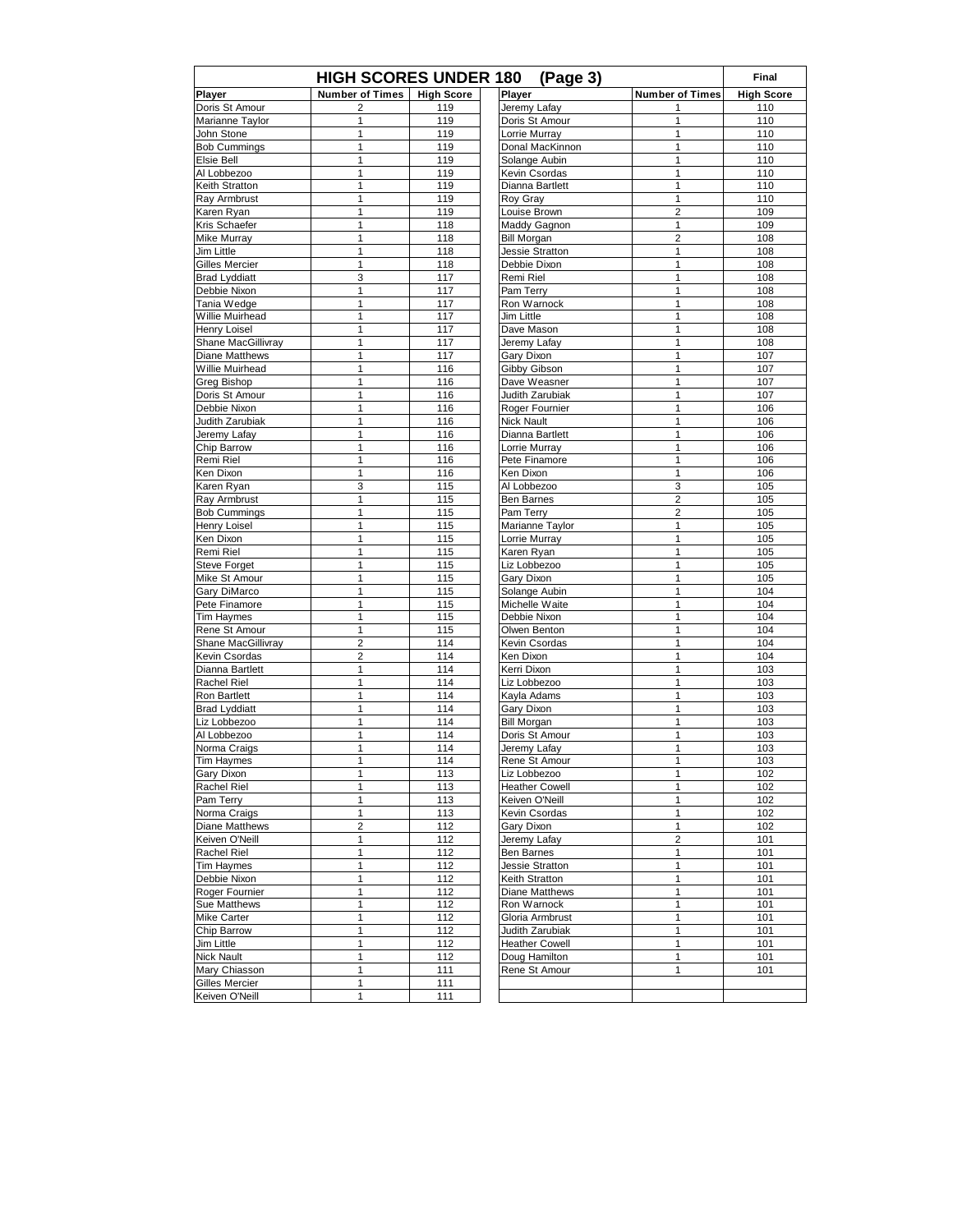|                 | <b>HALF &amp; HALF WINNERS</b> |         |  |  |  |  |  |  |
|-----------------|--------------------------------|---------|--|--|--|--|--|--|
| <b>Date</b>     | Winner                         | Amount  |  |  |  |  |  |  |
| Sept. 16        | Kerri Dixon                    | \$41.00 |  |  |  |  |  |  |
| <b>Sept. 23</b> | Kayla Adams                    | \$43.50 |  |  |  |  |  |  |
| <b>Sept. 30</b> | Chris Pepin                    | \$45.50 |  |  |  |  |  |  |
| Oct. 7          | Kurt Morrison                  | \$46.50 |  |  |  |  |  |  |
| Oct. 14         | Lorrie Murray                  | \$44.00 |  |  |  |  |  |  |
| Oct. 21         | Solange Aubin                  | \$37.00 |  |  |  |  |  |  |
| Oct. 28         | <b>Tim Haymes</b>              | \$41.00 |  |  |  |  |  |  |
| Nov. 4          | Jessica Beck                   | \$44.50 |  |  |  |  |  |  |
| <b>Nov. 18</b>  | Keith Stratton                 | \$39.00 |  |  |  |  |  |  |
| <b>Nov. 25</b>  | Greg Bishop                    | \$43.00 |  |  |  |  |  |  |
| Dec. 2          | Gibby Gibson                   | \$40.00 |  |  |  |  |  |  |
| Dec. 9          | <b>Maddy Gagnon</b>            | \$29.00 |  |  |  |  |  |  |
| Jan. 6          | Lucy Gauthier                  | \$44.50 |  |  |  |  |  |  |
| <b>Jan. 13</b>  | Pete Finamore                  | \$45.50 |  |  |  |  |  |  |
| <b>Jan. 20</b>  | Don Portanova                  | \$46.00 |  |  |  |  |  |  |
| <b>Jan. 27</b>  | Remi Riel                      | \$42.00 |  |  |  |  |  |  |
| Feb. 3          | <b>Brad Lyddiatt</b>           | \$40.00 |  |  |  |  |  |  |
| <b>Feb. 17</b>  | Jeremy Lafay                   | \$44.00 |  |  |  |  |  |  |
| <b>Feb. 24</b>  | Al Lobbezoo                    | \$39.00 |  |  |  |  |  |  |
| Mar. 3          | Mike St Amour                  | \$39.00 |  |  |  |  |  |  |
| <b>Mar. 10</b>  | Roger Fournier                 | \$37.50 |  |  |  |  |  |  |
| <b>Mar. 17</b>  | Roni Webb                      | \$37.50 |  |  |  |  |  |  |
| <b>Mar. 24</b>  | Marilyn Beckett                | \$34.00 |  |  |  |  |  |  |
| <b>Mar. 31</b>  | Olwen Benton                   | \$38.50 |  |  |  |  |  |  |
| Apr. 7          |                                |         |  |  |  |  |  |  |
| <b>Apr. 14</b>  |                                |         |  |  |  |  |  |  |